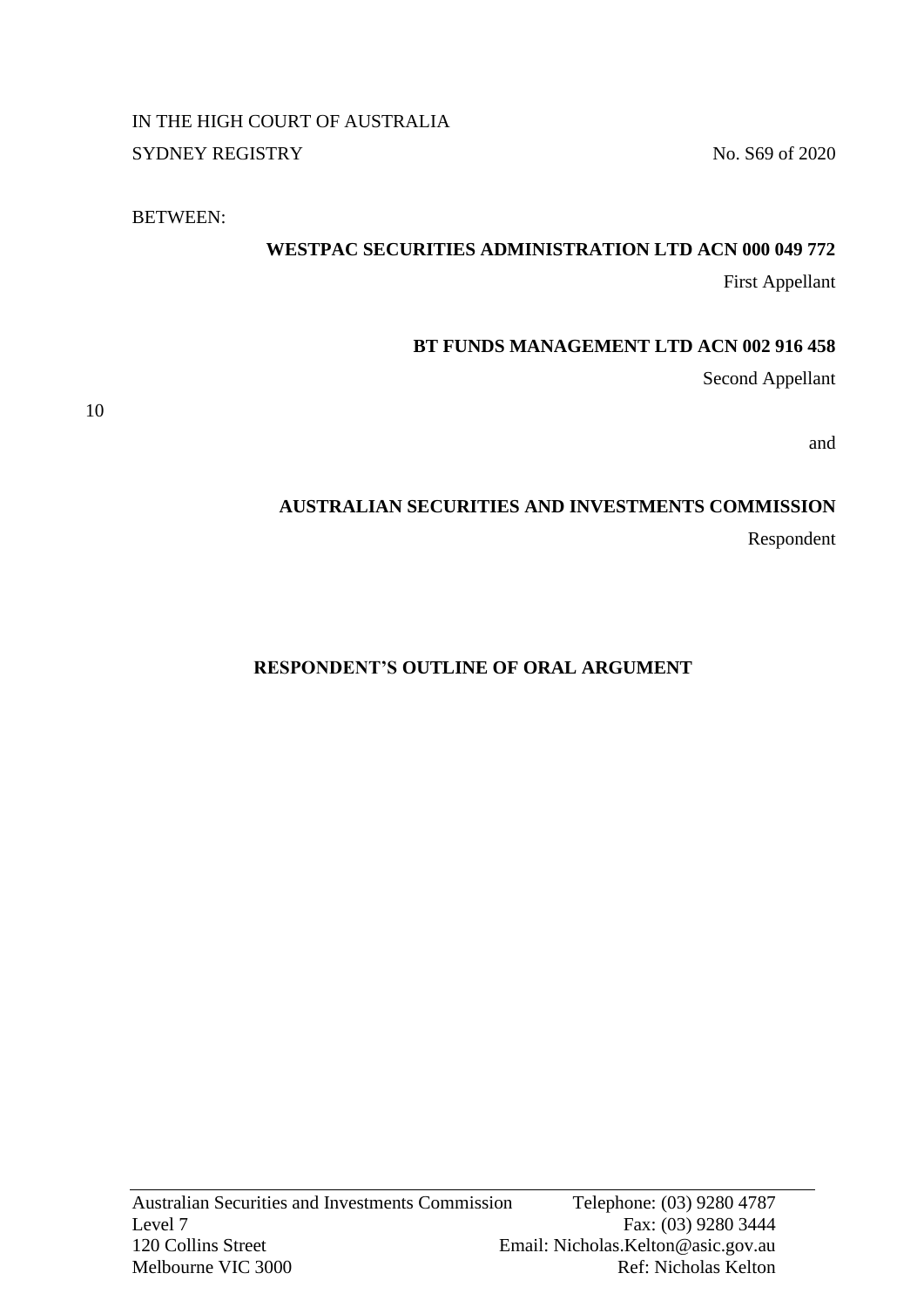- 1. **Publication:** This Outline may be published on the internet.
- 2. **Relevant factual context:** In each of the 15 calls, Westpac gave financial product advice to a person (the customer) within the meaning of s 766B(1) insofar as it made a recommendation (implicitly) that was intended to influence the person in making a decision in relation to a financial product, namely Westpac's superannuation product.
- 3. During the course of each call, the person informed the caller of the person's objectives in response to questions designed to elicit that information.
- 10 RS [2(b)], [13(c)], [14], [51], [54] (contra ASR [3(a)].
	- PJ [54], [56], [65(4)], [247], [252(2)], [254], [380], [382]
	- Allsop CJ: FFC [5], [77]
	- Jagot J: FFC [266], [272], [273], [275], [277(2),(6)]
	- O'Bryan J: FFC [381], [382], [391]
	- 4. A reasonable person in the position of the customer might expect that the caller was interested in the person's objective so elicited and that the caller listened to the person's objective so elicited.
		- RS [4], [42].
		- PJ  $[65(5)]$
- 20 Jagot J: FFC [277(3), (5)]
	- O'Bryan J: FFC [391]
	- 5. The recommendation in each call was made, at least partly, after the person informed the caller of the person's objectives and by conveying to the person that the person's objectives would be served by the Westpac product.
		- RS  $[2(c)]$ ,  $[3]$ ,  $[13(d)]$ ,  $[17(c)-(d)]$ ,  $[42]$ ,  $[60]$  (contra ASR  $[3(b), (c)]$ )
		- PJ [45]-[47], [54], [56], [57], [65(4)], [247], [252(4),(5)], [254]-[260], [387], [395(4)], [404], [445]-[448]
- Allsop CJ: FFC [5], [37], [39], [58], [64]-[67], [77], [81], [84], [85], [88], [89], [94], [95], [98], [99], [103], [104], [108], [109], [112], [113], [116], [117], 30 [122], [123], [126], [127], [131], [132], [136], [137], [141], [142], [146], [149],
	-

[150]

- Jagot J: FFC [218], [219]-[235], [274], [275], [277(6), (7)], [278], [281], [284]
- O'Bryan J: FFC [344] -[348], [384], [391], [397], [398], [415(c)], [427]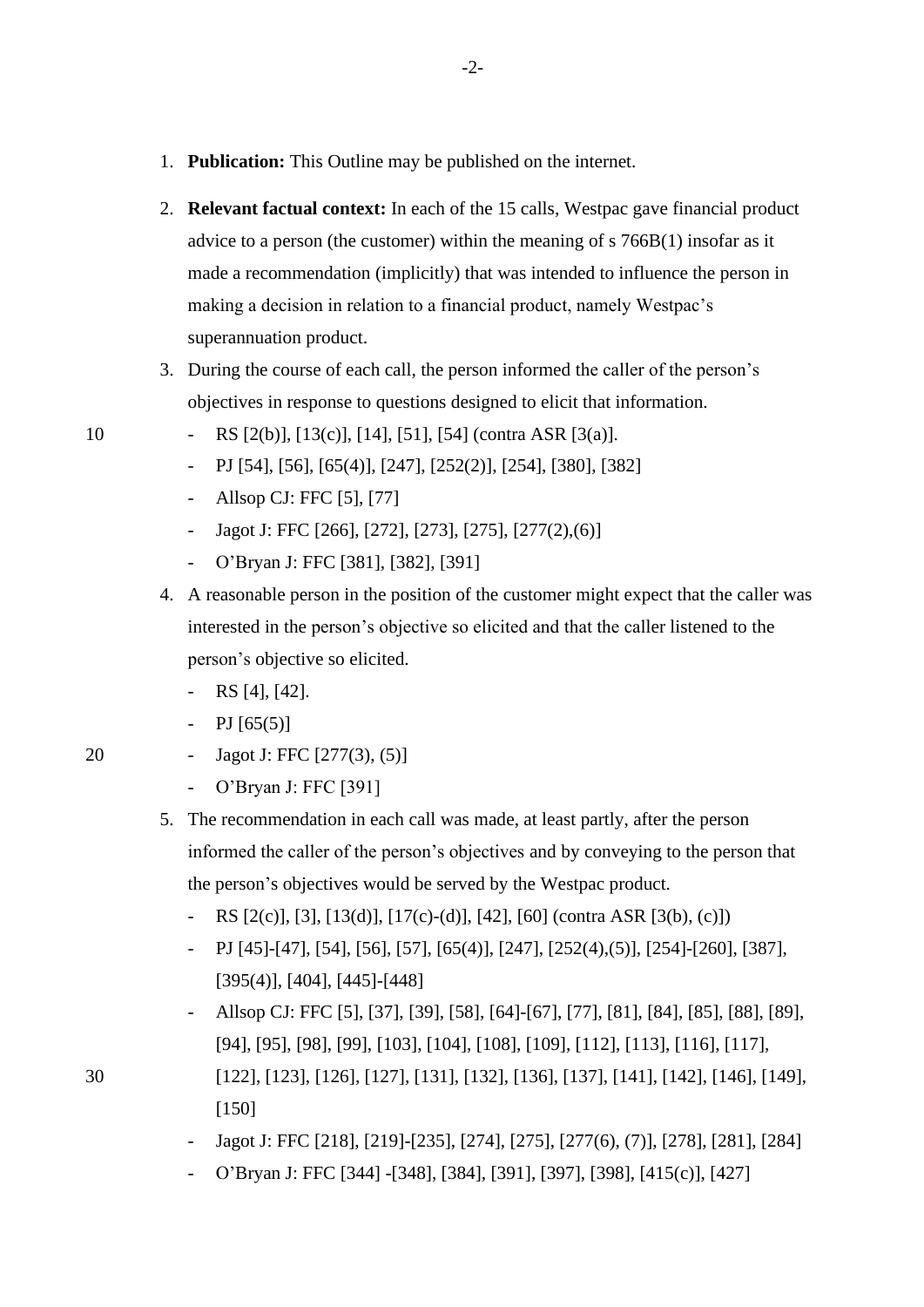- 6. Westpac's argument is that the Full Court of the Federal Court erred in concluding that Westpac gave that advice *in circumstances where a reasonable person might expect* Westpac *to have considered* that person's objectives which it deliberately elicited for the very purpose of making a recommendation the effect of which was that it was an obvious and uncontroversial decision which could be made there and then. Westpac resists the outcome by shifting the burden of acting reasonably on the customer who it says, in effect, should have known better.
- 7. **Ground 1: Did the Full Court introduce a "normative" element into s 766B(3):**  ASIC agrees that "should have considered" is not the correct test  $(RS [5(c)])$ . If the 10 Full Court applied the correct statutory test, Westpac does not invite this Court simply to reconsider the facts applying the same test as the Full Court.
	- 8. Each member of the Full Court applied the correct statutory test without any so called "normative" element:
		- RS [17]-[18], [31]-[32], [35].
		- Allsop CJ: FFC [30], [75]-[78], [80];
		- Jagot J: FFC [241], [258]-[260], [266], [274], [277(3), (5)];
		- O'Bryan J: FFC [323], [386]-[392], [396].
	- 9. There was no imposition of "default quasi-fiduciary duties" on Westpac (RS [33]-

[34]). Each Judge on appeal examined the reasonable expectation of a customer in 20 each of the calls, including:

- a. the pre-existing customer relationship and the importance of superannuation: RS [17(a)];
- b. the Westpac caller's repeated emphasis on helping the customer, implying Westpac was acting in the customer's interest: RS [17(b)];
- c. the eliciting and use of the customer's objectives to influence the decision to convey a message that the product met those objectives: RS [17(c)]; and
- d. the implicit recommendation to act to acquire the product after being told of the customer's personal circumstances: RS [17(d)].

10. The Full Court's findings do not dictate that any offer of assistance, or raising of a

- 30 customer's personal circumstances, will result in personal advice (RS [26]):
	- a. as Westpac's own training guidelines practically demonstrated: FFC [33]- [34]; FFC [145]; RS [27]; and because